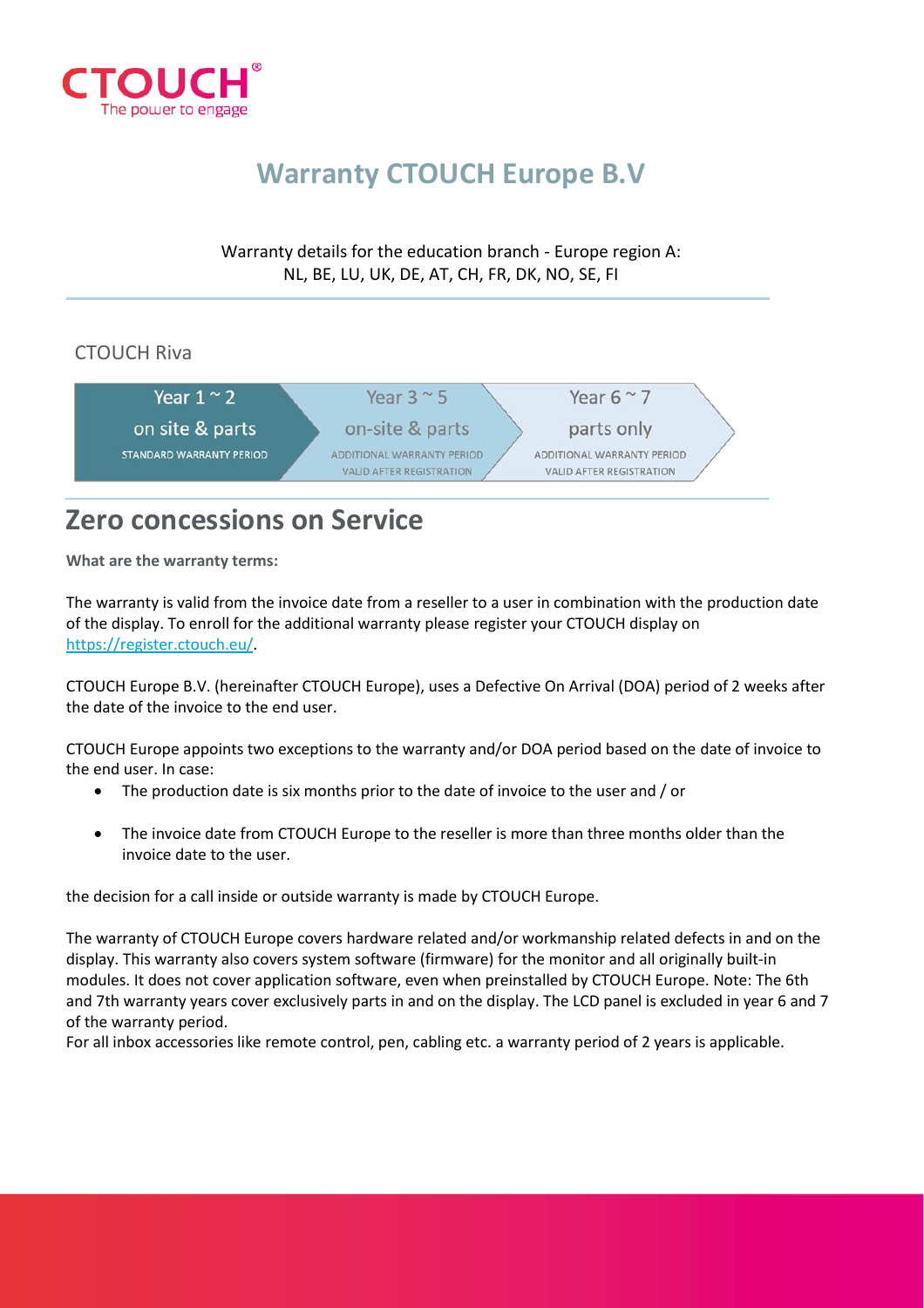

If requested, the original invoice (invoice, docket or receipt) with the purchase date, the name of the reseller and the model (type) and production (serial) number of the display, must be provided.

CTOUCH Europe presents itself liable for repair or, if repair is not possible, replacement of the product under warranty, which is at the discretion of CTOUCH Europe only. CTOUCH Europe uses the network of authorized service centres and thus vouches for professional and prompt service to its customers. All repairs will be carried out on site by appointment. If due to the technical nature of the defect, a repair cannot be carried out on site, a comparable replacement display will be made available. To be able to repair the CTOUCH displays in a responsible manner, the equipment and the site shall be easily accessible.

The warranty is **not** valid in the following cases:

- If the defect (in any way) is caused by misuse, use in an environment that is not in accordance with what is prescribed for the product, neglect, forgery, improper adjustment or modifications to the product;
- On one of the mentioned documents something has been altered, deleted, removed or made illegible;
- The defect is caused by external factors such as natural disasters, fire and soot damage, dust, induction and lightning damage and animals;
- If modifications and / or repairs to the product carried out by persons / companies that are not authorized by CTOUCH Europe;
- If the maintenance instructions indicated in the user manual have not been followed;
- In case of repairs caused by incorrect and/or improper installation in the operating environment;
- In case the product is used in a dusty environment;
- In the event that the serial number of the product is damaged or removed;
- In case of malfunction and/or damage caused by additional equipment that is used with the product or in connection therewith, and are not supplied or recommended by CTOUCH Europe;
- To consumable parts, such as batteries or protective coatings that are designed to diminish over time, unless failure has occurred due to a defect in materials or workmanship;
- Cosmetic damage, including but not limited to scratches, dents and broken plastic on ports unless failure has occurred due to a defect in materials or workmanship;
- Damage caused by use with a third-party component or product that does not meet the CTOUCH Product's specifications
- Whenever CTOUCH receives information from relevant public authorities that the product has been stolen.

In all cases covered by the above, CTOUCH Europe will treat each case individually and decide accordingly.

The process for service calls on out of warranty displays is equal to that for calls covered by the guarantee scheme. The costs of transport, repair and parts are charged to the customer.